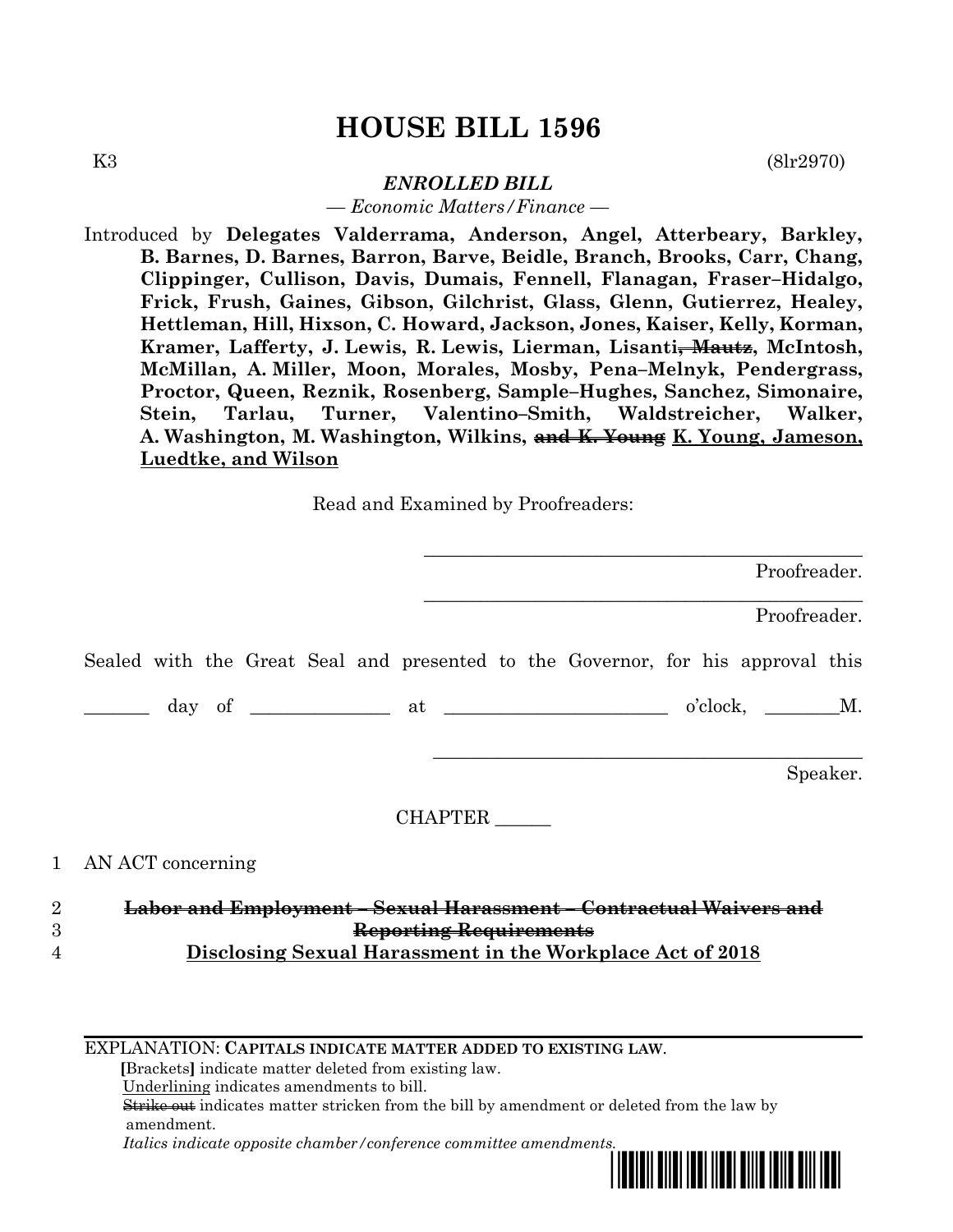#### **HOUSE BILL 1596**

- FOR the purpose of providing that, except as prohibited by federal law, a provision in certain employment contracts, policies, or agreements that waive certain rights or 3 remedies to a claim of sexual harassment<del>, discrimination,</del> or certain retaliation is null and void as being against the public policy of the State; prohibiting an employer from taking certain adverse actions against certain employees; providing that certain employers are liable for certain attorney's fees; *requiring certain employers to submit a certain survey to the Commission on Civil Rights on or before certain dates; requiring employers to submit a certain survey electronically; requiring the Commission to include a certain space in a certain survey for a certain purpose; requiring the Commission to publish and make accessible to the public certain information in a certain manner; requiring the Commission to take certain actions related to certain surveys and submit a certain executive summary to the Governor and certain committees of the General Assembly on or before certain dates; providing for the termination of certain provisions of this Act; defining certain terms;* requiring certain employers to submit a certain report to the Commission on Civil Rights on or before a certain date each year; requiring the Commission to publish and make accessible to the public on the Commission's website certain reports; defining certain 18 t<del>erms;</del> providing for the application of this Act; and generally relating to sexual harassment in the workplace.
- BY adding to
- Article Labor and Employment
- Section 3–715
- Annotated Code of Maryland
- (2016 Replacement Volume and 2017 Supplement)

## BY repealing and reenacting, without amendments,

- Article State Government
- **Section 20–101(a) and (b)**
- Annotated Code of Maryland
- (2014 Replacement Volume and 2017 Supplement)

| 30<br>مع و و زمانه م<br>$a$ uune |
|----------------------------------|
|----------------------------------|

- Article State Government
- Section 20–208
- Annotated Code of Maryland
- (2014 Replacement Volume and 2017 Supplement)
- SECTION 1. BE IT ENACTED BY THE GENERAL ASSEMBLY OF MARYLAND, That the Laws of Maryland read as follows:

| 37 | <b>Article - Labor and Employment</b> |
|----|---------------------------------------|
|    |                                       |

**3–715.**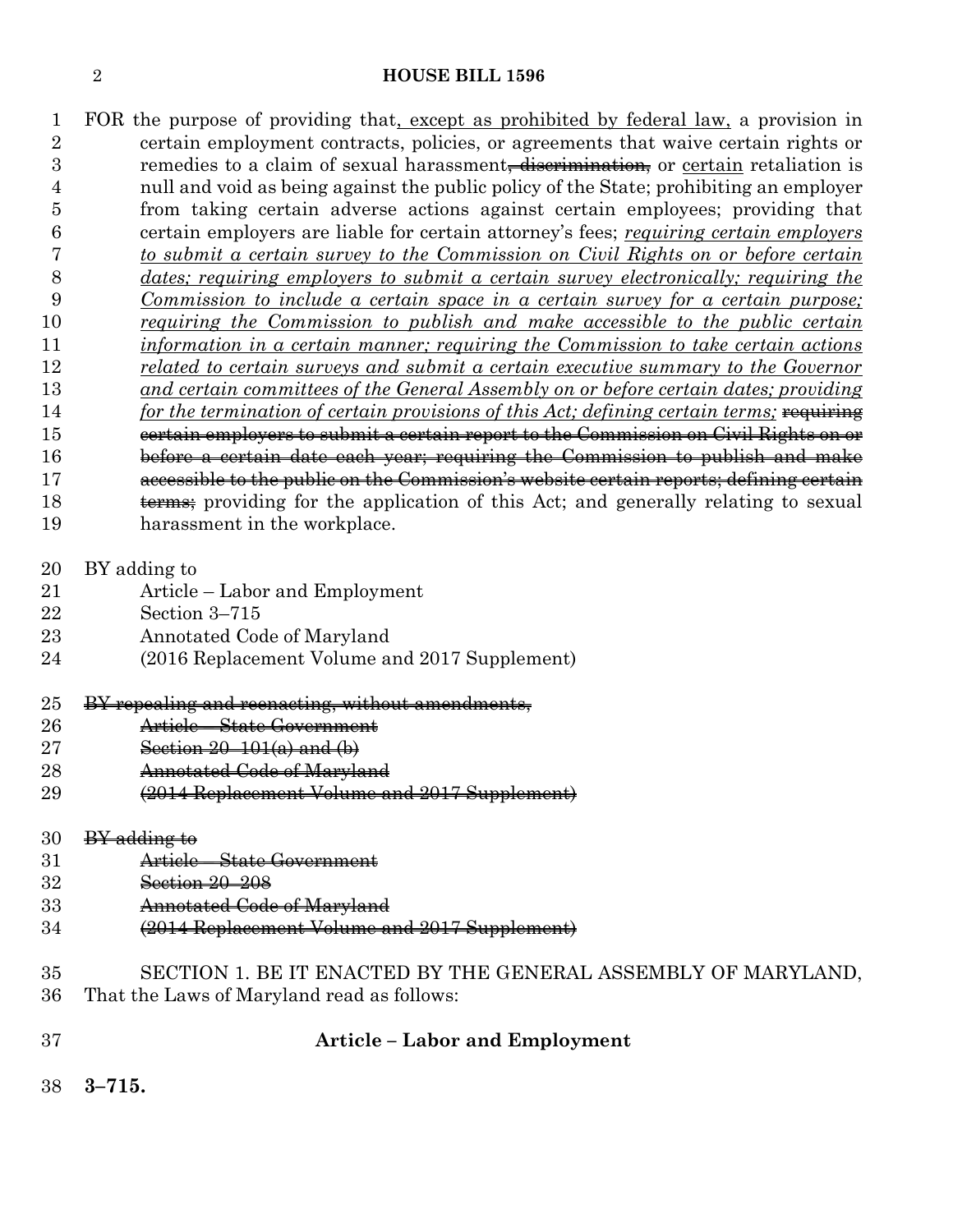**(A) (1) SUBJECT TO PARAGRAPH (2) OF THIS SUBSECTION, EXCEPT AS PROHIBITED BY FEDERAL LAW, A PROVISION IN AN EMPLOYMENT CONTRACT, POLICY, OR AGREEMENT THAT WAIVES ANY FUTURE SUBSTANTIVE OR PROCEDURAL RIGHT OR REMEDY TO A CLAIM** *THAT ACCRUES IN THE FUTURE* **OF SEXUAL HARASSMENT, DISCRIMINATION, OR RETALIATION FOR REPORTING OR ASSERTING A RIGHT OR REMEDY BASED ON SEXUAL HARASSMENT IS NULL AND VOID AS BEING AGAINST THE PUBLIC POLICY OF THE STATE.**

 **(2) PARAGRAPH (1) OF THIS SECTION MAY NOT BE CONSTRUED TO APPLY TO THE TERMS OF A COLLECTIVE BARGAINING AGREEMENT.**

 **(B) (1) AN EMPLOYER MAY NOT TAKE ADVERSE ACTION AGAINST AN EMPLOYEE BECAUSE THE EMPLOYEE FAILS OR REFUSES TO ENTER INTO AN AGREEMENT THAT CONTAINS A WAIVER THAT IS VOID UNDER SUBSECTION (A) OF THIS SECTION.**

 **(2) ADVERSE ACTION PROHIBITED UNDER THIS SUBSECTION INCLUDES:**

- **(I) FAILURE TO HIRE;**
- **(II) DISCHARGE;**
- **(III) (II) SUSPENSION;**
- **(IV) (III) DEMOTION;**

 **(V) (IV) DISCRIMINATION IN THE TERMS, CONDITIONS, OR PRIVILEGES OF EMPLOYMENT; OR**

 **(VI) (V) ANY OTHER RETALIATORY ACTION THAT RESULTS IN A CHANGE TO THE TERMS OR CONDITIONS OF EMPLOYMENT THAT WOULD DISSUADE A REASONABLE EMPLOYEE FROM MAKING A COMPLAINT, BRINGING AN ACTION, OR TESTIFYING IN AN ACTION REGARDING A VIOLATION OF THIS SECTION.**

 **(C) AN EMPLOYER WHO ENFORCES OR ATTEMPTS TO ENFORCE A PROVISION THAT VIOLATES SUBSECTION (A) OF THIS SECTION SHALL BE LIABLE FOR THE EMPLOYEE'S REASONABLE ATTORNEY'S FEES AND COSTS.**

- 
- **Article – State Government**

20–101.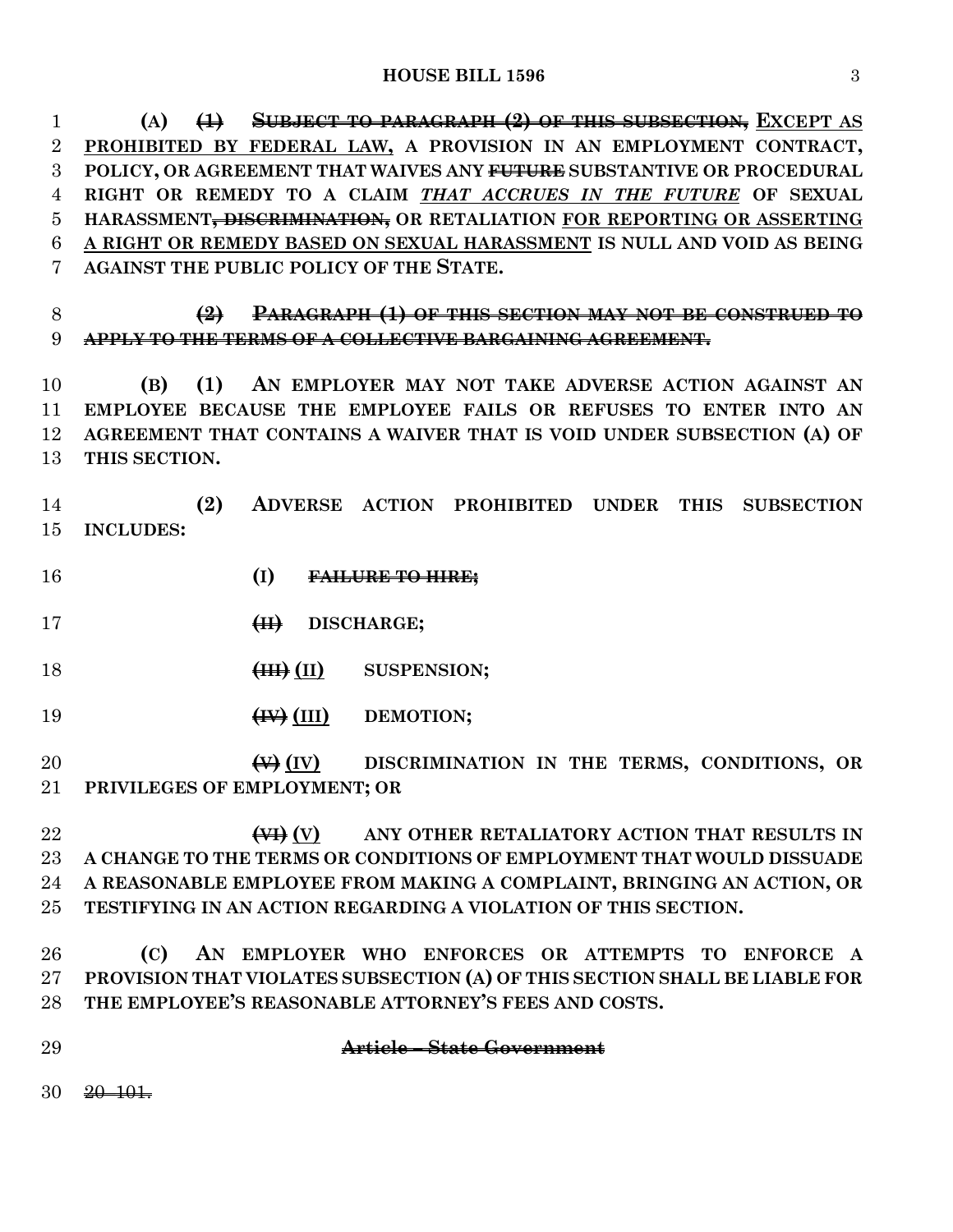|                | 4                                      |                  | <b>HOUSE BILL 1596</b>                                                                                                                                                                   |
|----------------|----------------------------------------|------------------|------------------------------------------------------------------------------------------------------------------------------------------------------------------------------------------|
| 1<br>2         | $\left( a\right)$<br>indicated.        |                  | In Subtitles 1 through 11 of this title the following words have the meanings                                                                                                            |
| 3              | $\bigoplus$                            |                  | "Commission" means the Commission on Civil Rights.                                                                                                                                       |
|                | $20 - 208.$                            |                  |                                                                                                                                                                                          |
| 5<br>6         | $\leftrightarrow$<br><b>EMPLOYEES.</b> |                  | IN THIS SECTION, "EMPLOYER" MEANS AN EMPLOYER WITH 50 OR MORE                                                                                                                            |
| 7<br>8         | $\bigoplus$                            |                  | ON OR BEFORE JANUARY 1 EACH YEAR, AN EMPLOYER SHALL SUBMIT A<br><b>REPORT TO THE COMMISSION ON:</b>                                                                                      |
| 9<br>10        |                                        | $\bigoplus$      | THE NUMBER OF SETTLEMENTS MADE BY OR ON BEHALF OF THE<br><b>EMPLOYER AFTER AN ALLEGATION OF SEXUAL HARASSMENT BY AN EMPLOYEE;</b>                                                        |
| 11<br>12<br>13 |                                        | $\left(2\right)$ | <b>THE NUMBER OF TIMES THE EMPLOYER HAS PAID A SETTLEMENT</b><br>TO RESOLVE A SEXUAL HARASSMENT ALLEGATION AGAINST THE SAME EMPLOYEE<br><b>OVER THE PAST 20 YEARS OF EMPLOYMENT; AND</b> |
| 14<br>15<br>16 |                                        | $\bigoplus$      | THE NUMBER OF SETTLEMENTS MADE AFTER AN ALLEGATION OF<br><b>SEXUAL HARASSMENT THAT INCLUDED A PROVISION REQUIRING BOTH PARTIES TO</b><br>KEEP THE TERMS OF THE SETTLEMENT CONFIDENTIAL.  |
| 17             | $\bigoplus$                            |                  | <b>THE COMMISSION SHALL PUBLISH AND MAKE ACCESSIBLE TO THE</b><br>PUBLIC ON THE COMMISSION'S WEBSITE FACH EMPLOYER'S ANNUAL REPORT                                                       |
| 18<br>19       |                                        |                  | REQUIRED UNDER SUBSECTION (B) OF THIS SECTION.                                                                                                                                           |
| 20             |                                        |                  | <b>SECTION 2. AND BE IT FURTHER ENACTED, That:</b>                                                                                                                                       |
| 21             | (a)                                    | (1)              | In this section the following words have the meanings indicated.                                                                                                                         |
| 22             |                                        | (2)              | "Commission" means the Maryland Commission on Civil Rights.                                                                                                                              |
|                |                                        |                  |                                                                                                                                                                                          |
| 23             |                                        | (3)              | <u>"Employer" means an employer with 50 or more employees.</u>                                                                                                                           |
| 24<br>25       | (b)                                    | (1)              | <u>On or before July 1, 2020, and on or before July 1, 2022, an employer</u><br>shall submit a short survey to the Commission on:                                                        |
| 26<br>27       |                                        |                  | <i>the number of settlements made by or on behalf of the employer</i><br>(i)<br>after an allegation of sexual harassment by an employee;                                                 |